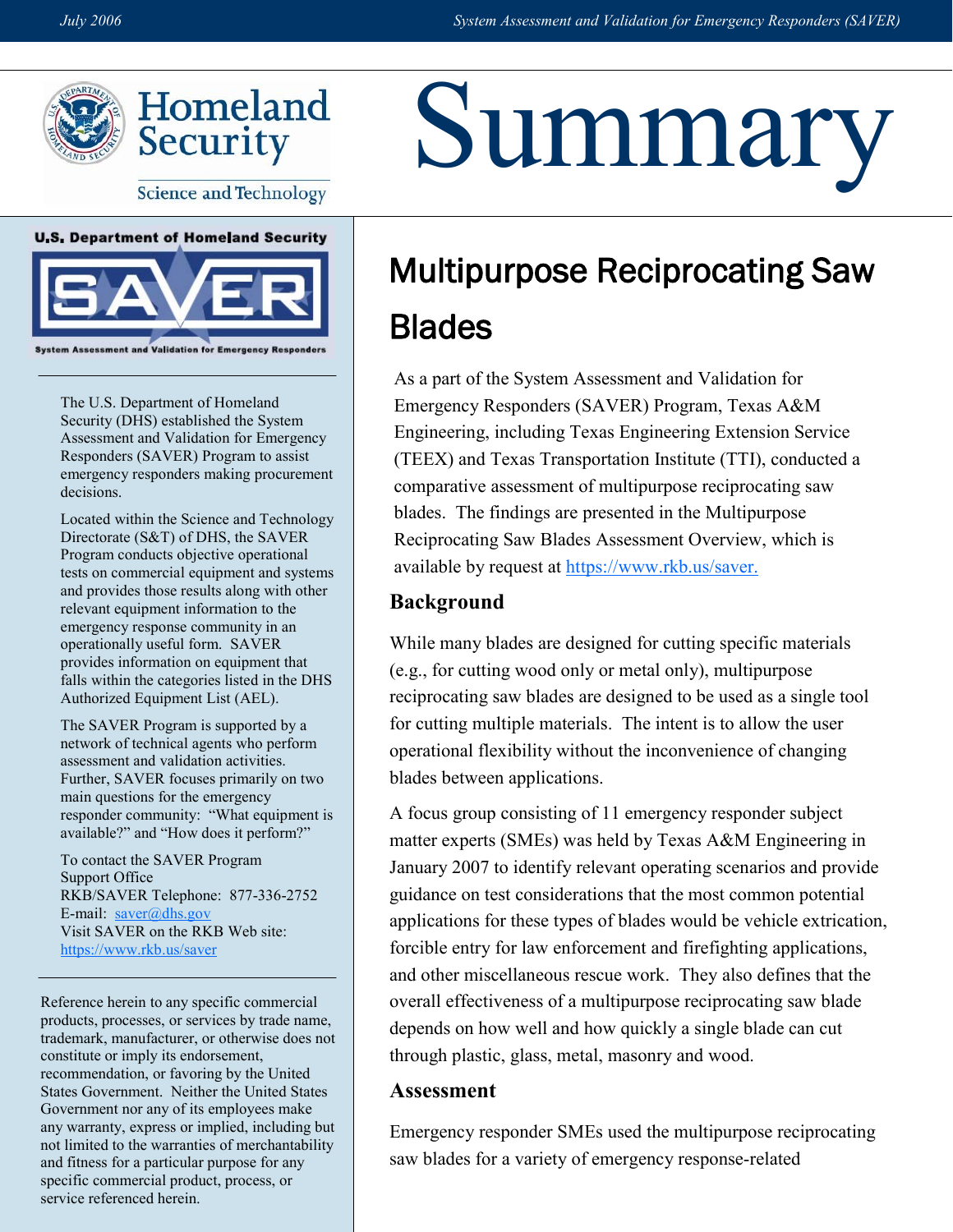

Figure 1. SMEs cut  $1/2$ -inch plate steel using multipurpose reciprocating saw blades.

applications including: cutting vehicles, plate steel, hardened bolts, structural timber, composite walls, and other rescue applications (figure 1).

Twelve different multipurpose reciprocating saw blades were included in the assessment. These blades are marketed to emergency responders as being able to cut plastic, glass, metal, masonry, and wood, and represented the known market at the time of the assessment, based on a market survey conducted by TEEX in January 2007. The selected blades were:

- $\bullet$  Blue-Mol 6490HDB
- Bosch RRD9V25P
- DeWalt DW  $4865$
- Flush Cut "Antagonizer"
- Lenox B850R
- Lenox B960R
- Milwaukee  $48-00-8713$
- Milwaukee  $48-00-8787$
- Morse RBFR96210WT20
- Morse RBFR96214WT20
- Starrett BR818-20
- Starrett BTR91014-20

#### **Assessment Results**

 Eight emergency responder subject matter experts established by the focus group and prioritized within three of the five SAVER categories (affordability, (SMEs) within 144 years of combined experience participated in the assessment. The evaluators rated the saw blades based on the evaluation criteria capability, and usability). Complete assessment results and SME comments are contained in the full assessment report.

Table 1 lists the composite and SAVER category scored for multipurpose reciprocating saw blades based on a maximum score of 100 points.

 SAVER category scoring and evaluator comments on each assessed system. The following sections provide a brief summary of

#### Lenox B850R

The Lenox B850R blade tied for the highest rating of the test set and scored in the top half of the group for it was versatile and performed very well in metals. all assessment categories (it was the highest rated blade for affordability and usability). The emergency responder SMEs had overall mostly positive comments about the blade, in particular that

#### Milwaukee  $48-00-8713$

 group for all assessment categories (it was the The Milwaukee 48-00-8713 blade tied for the highest rating of the test set and scored in the top half of the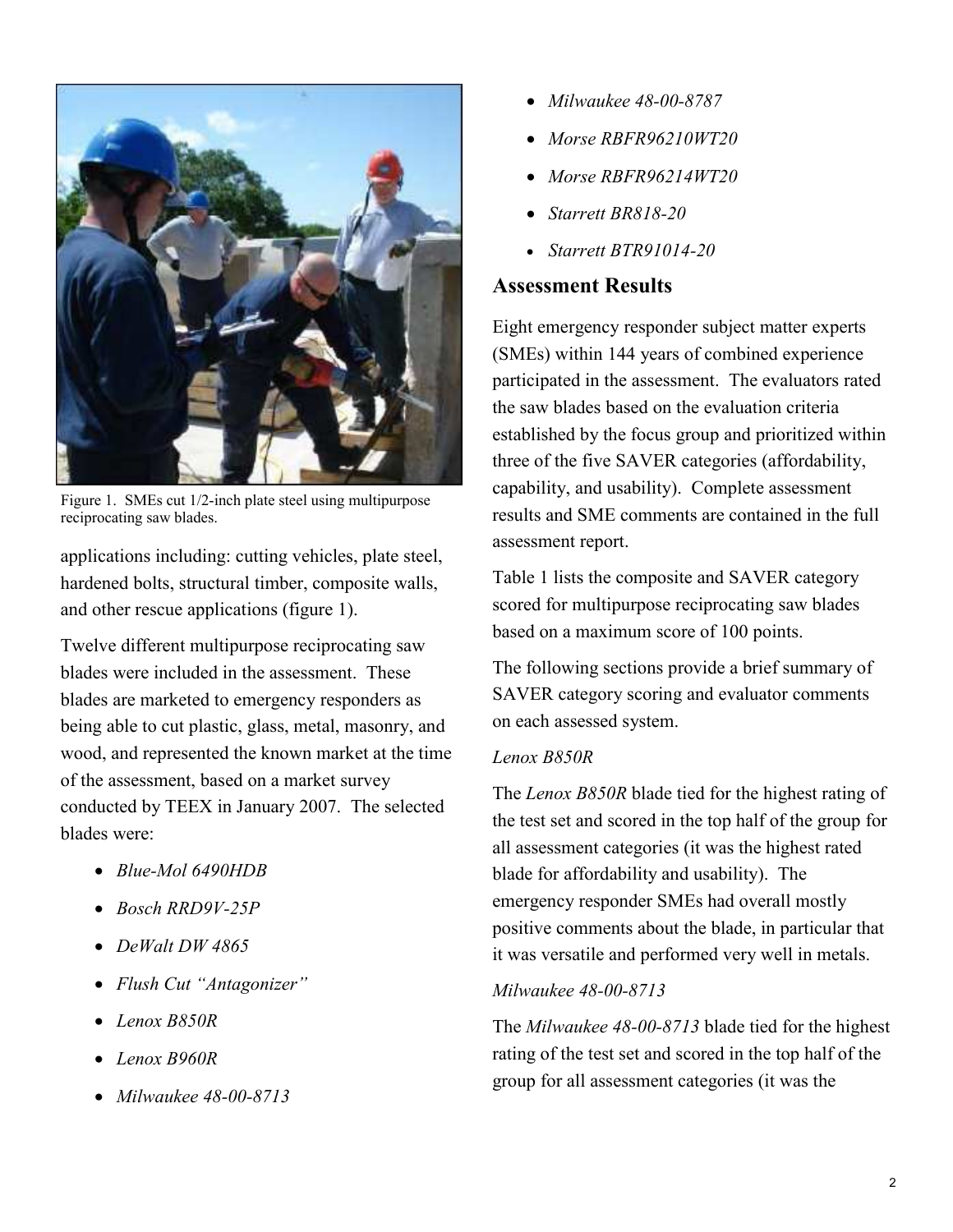| <b>Saw Blade</b>        | Composite<br><b>Score</b> | <b>Affordability</b><br>(.09 Overall<br><b>Weighting</b> ) | <b>Capability</b><br>(.43 Overall<br><b>Weighting</b> ) | <b>Usability</b><br>(.48 Overall<br><b>Weighting</b> ) |
|-------------------------|---------------------------|------------------------------------------------------------|---------------------------------------------------------|--------------------------------------------------------|
| Lenox B850R             | 85                        | 100                                                        | 83                                                      | 84                                                     |
| Milwaukee 48-00-8713    | 85                        | 98                                                         | 87                                                      | 82                                                     |
| Milwaukee 48-00-8787    | 84                        | 99                                                         | 85                                                      | 81                                                     |
| Bosch RRD9V-25P         | 82                        | 99                                                         | 78                                                      | 83                                                     |
| Lenox B960R             | 80                        | 98                                                         | 73                                                      | 82                                                     |
| Morse RBFR96210wt20     | 79                        | 97                                                         | 74                                                      | 79                                                     |
| Starrett BTR91014-20    | 75                        | 92                                                         | 73                                                      | 74                                                     |
| Blu-Mol 6490HDB         | 74                        | 99                                                         | 53                                                      | 81                                                     |
| DeWalt DW 4865          | 71                        | 99                                                         | 53                                                      | 82                                                     |
| Morse RBFR96214WT20     | 70                        | 97                                                         | 51                                                      | 81                                                     |
| Starrett BR 818-20      | 53                        | 99                                                         | 48                                                      | 50                                                     |
| Flush Cut "Antagonizer" | 10                        | $\,8\,$                                                    | 5                                                       | 16                                                     |

Table 1. SAVER Category and Composite Scores for Multipurpose Reciprocating Saw Blades

 third ranking in affordability). The emergency highest rated blade for capability and tied for the responder SMEs had overall mostly positive comments about the blade, but there were some mixed comments about the blade's wear.

#### Milwaukee 48-00-8787

 half of the group for all assessment categories (it tied SMEs were generally pleased with the blade and The Milwaukee 48-00-8787 blade scored in the top for fourth in usability). The emergency responder

noted that it cut fast initially, but several commented that the blade teeth wore down fast in tough jobs.

### Bosch RRD9V-25P

The Bosch RRD9V-25P blade scored in the top half of the test group for all assessment categories. The emergency responder SMEs had almost exclusively positive comments about the blade, in particular the durability of the teeth, but several SMEs mentioned that the blade did not perform well for plunge cuts.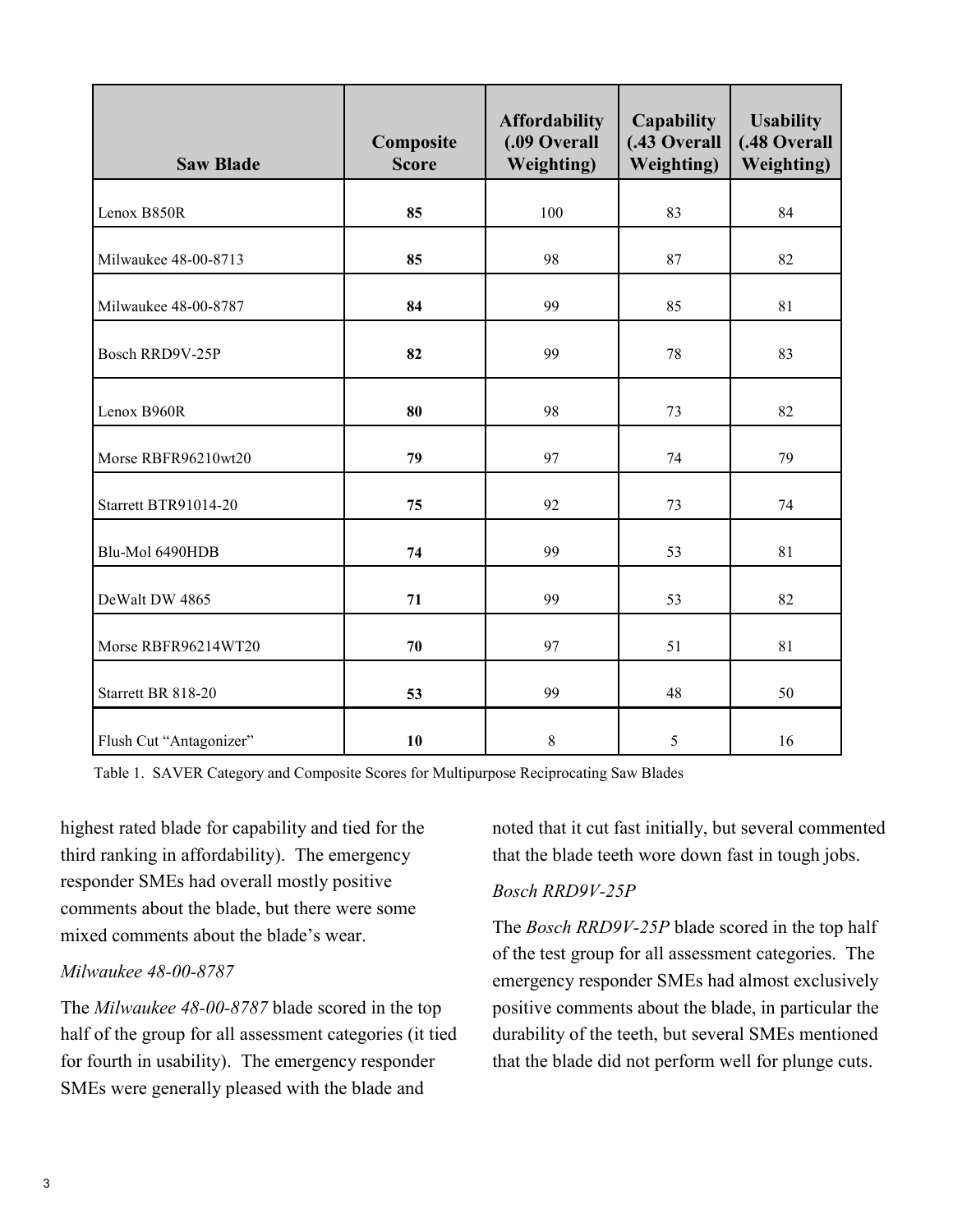#### Lenox B960R

 and noted that the teeth were durable and it cut The *Lenox B960R* blade scored in the top half of the test set for usability and affordability. The emergency responder SMEs recommended the blade vehicle metal easily.

#### Morse RBFR96210WT20

 applications. Mixed comments were expressed The Morse RBFR96210WT20 blade scored in the top half of the test for capability. The emergency responder SMEs had mostly positive comments about the blade, particularly for multipurpose about its plunge cutting ability, duration, and ability to turn while cutting.

#### Starrett BTR91014-20

 top half of the test group for any assessment SMEs commented that blade vibration was excessive The *Starrett BTR91014-20* blade did not score in the categories. Almost all of the emergency responder and made it difficult to control the saw.

### DeWalt DW 4865

The *DeWalt DW 4865* blade scored in the top half of the test set for usability and affordability. The emergency responder SMEs generally felt the blade provided average to excellent performance.

 middle ranking in usability. The emergency responder SMEs generally felt the blade provided average to excellent performance. There were The *Morse RBFR96214WT20* blade tied for the several positive comments about blade durability.

#### Starrett BR 818-20

 responder SMEs had generally negative comments The Starrett BR 818-20 blade scored in the top half of the test set for affordability. The emergency

 about the blades performance, particularly that it was too thin, leading to problems with bending and vibration. They did not recommend the blade for firefighting applications.

#### Flush Cut "Antagonizer"

 could not use it for cutting across a range of materials tested, and they recommended against the The Flush Cut "Antagonizer" blade was the lowest scoring of the test set for all assessment categories and criteria. The emergency responder SMEs had negative comments about the blade, noting that they blade for firefighting and rescue applications.

### **Conclusion**

Emergency responder SMEs used the multipurpose reciprocating saw blades for a variety of emergency response-related applications: cutting vehicles, plate steel, hardened bolts, structural timber, composite walls, and other rescue applications. Performance differences for different blades were identifies for the group of eight SMEs based on how fast they



Figure 2. An emergency responder SME cuts 4x4 structural cribbing using multi-purpose reciprocating saw blades.